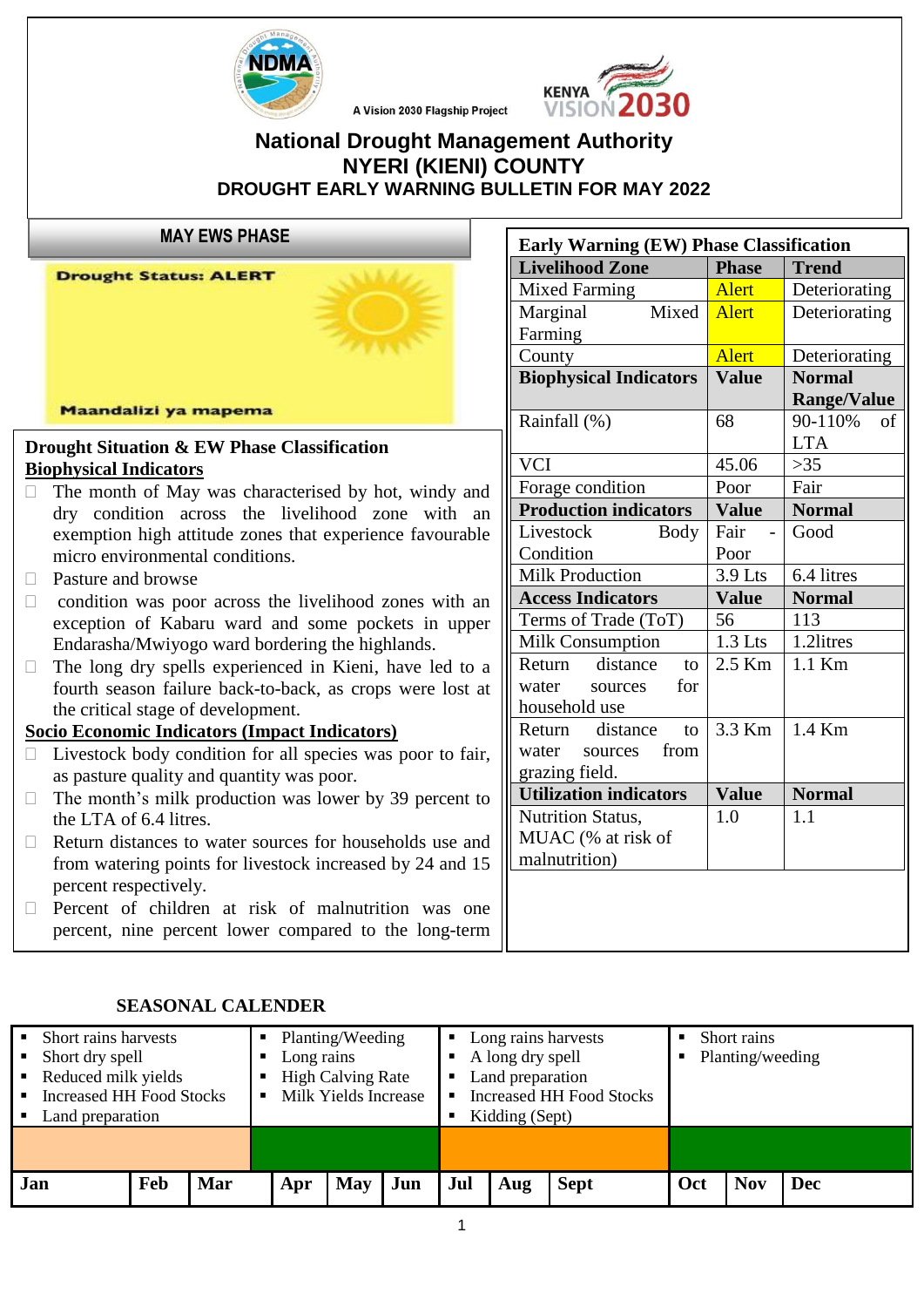## **1.0 CLIMATIC CONDITIONS 1.1 RAINFALL PERFORMANCE**

- The month of May was characterised by hot and dry conditions across the livelihood zones with an exemption of areas bordering Mt Kenya and Aberdare ranges that continued to enjoy favourable micro environmental conditions within the two water towers.
- Received rainfall amounted to 68 percent of normal, poorly distributed both in time and in space.



**Figure 1: Rainfall distribution for Kieni**

 $\Box$  In Lower zones, received rainfall was insignificant to have any impact on crop and or livestock production.

## **1.2 TEMPERATURES 1.2.1 LAND SURFACE TEMERATURES (LST)**

 Figure 2 indicates of higher-thannormal daytime temperature of 25.3 degree Celsius as compared to long-term average temperatures of 23.28 degree Celsius.



**Figure 2: land surface temperatures for Kieni**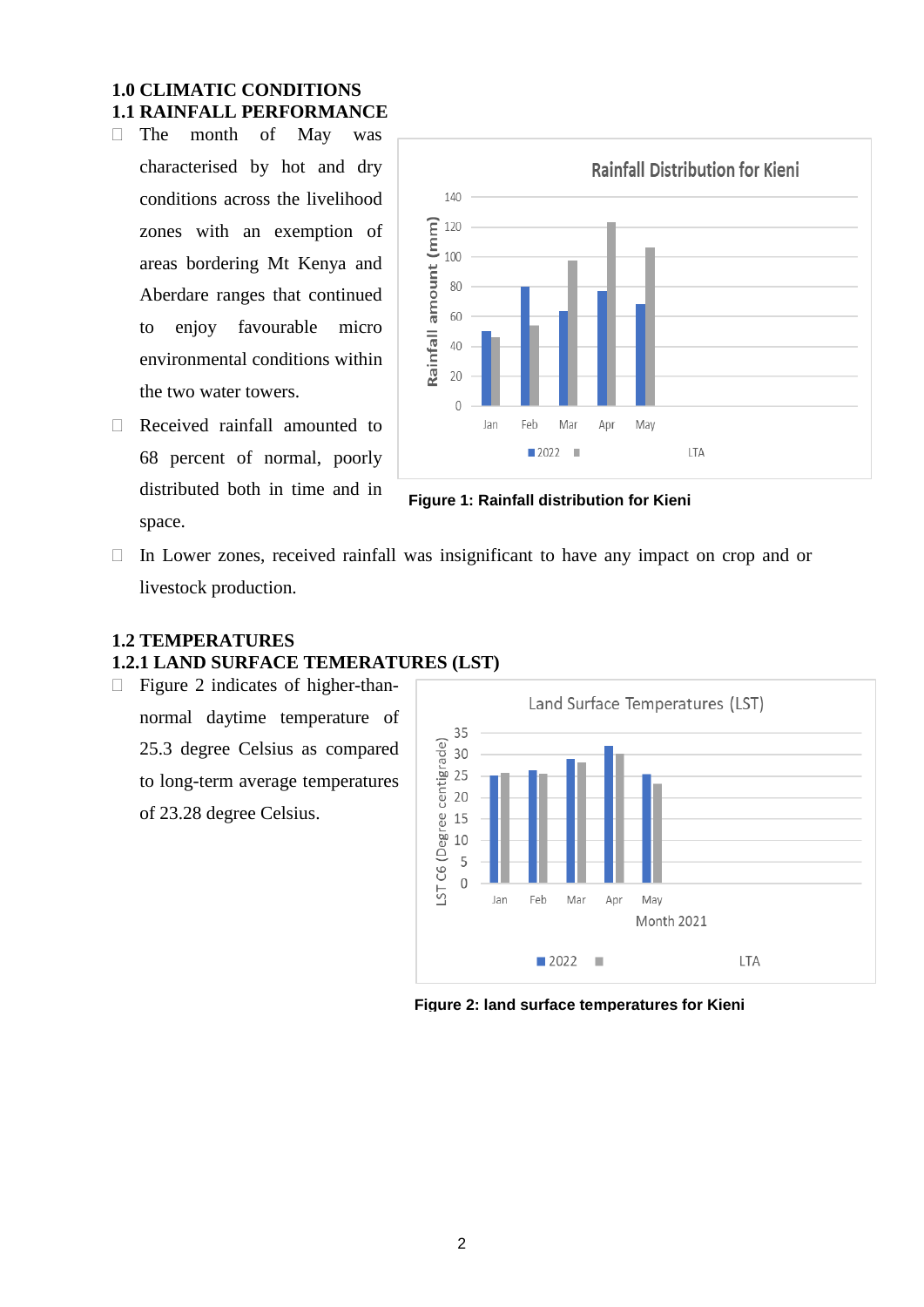## **2.0 IMPACTS ON VEGETATION AND WATER 2.1 VEGETATION CONDITION**

### **2.1.1 VEGETATION CONDITION INDEX(VCI)**

- $\Box$  Poor MAM rains performance, coupled with ongoing dry weather conditions hindered optimal pasture regenerations resulting in early depletion of both natural and cultivated vegetation is earlier than expected in both Mixed Farming and Marginal Mixed Farming Livelihood Zone. However, observed greenness mostly consist of unpalatable species and vegetation canopy associated with the region proximity to Mt Kenya and Aberdare forests. The vegetation condition for Kieni was normal and recorded 3-months VCI of 45.06 across the livelihood zones as shown in figure 3(a, b) below.
- $\Box$  High daytime temperatures prevalent during the month affected vegetation along Kieni lower zones, with an exception of Kabaru ward and upper Mwiyogo/ Endarasha ward that touch on the highlands. Further, competition over pastures between locals and immigrant herders further worsened the situation.



### **2.1.1 Pasture**

- □ Pasture condition was poor across all the livelihood zones with an exception of the areas bordering Mt Kenya and the Aberdare ranges whereby pasture condition was favourable.
- **Compared to a similar period** normally, forage levels are still much lower.





3 **Figure 4 (a): presentation of pasture condition for Nyeri (Kieni) County**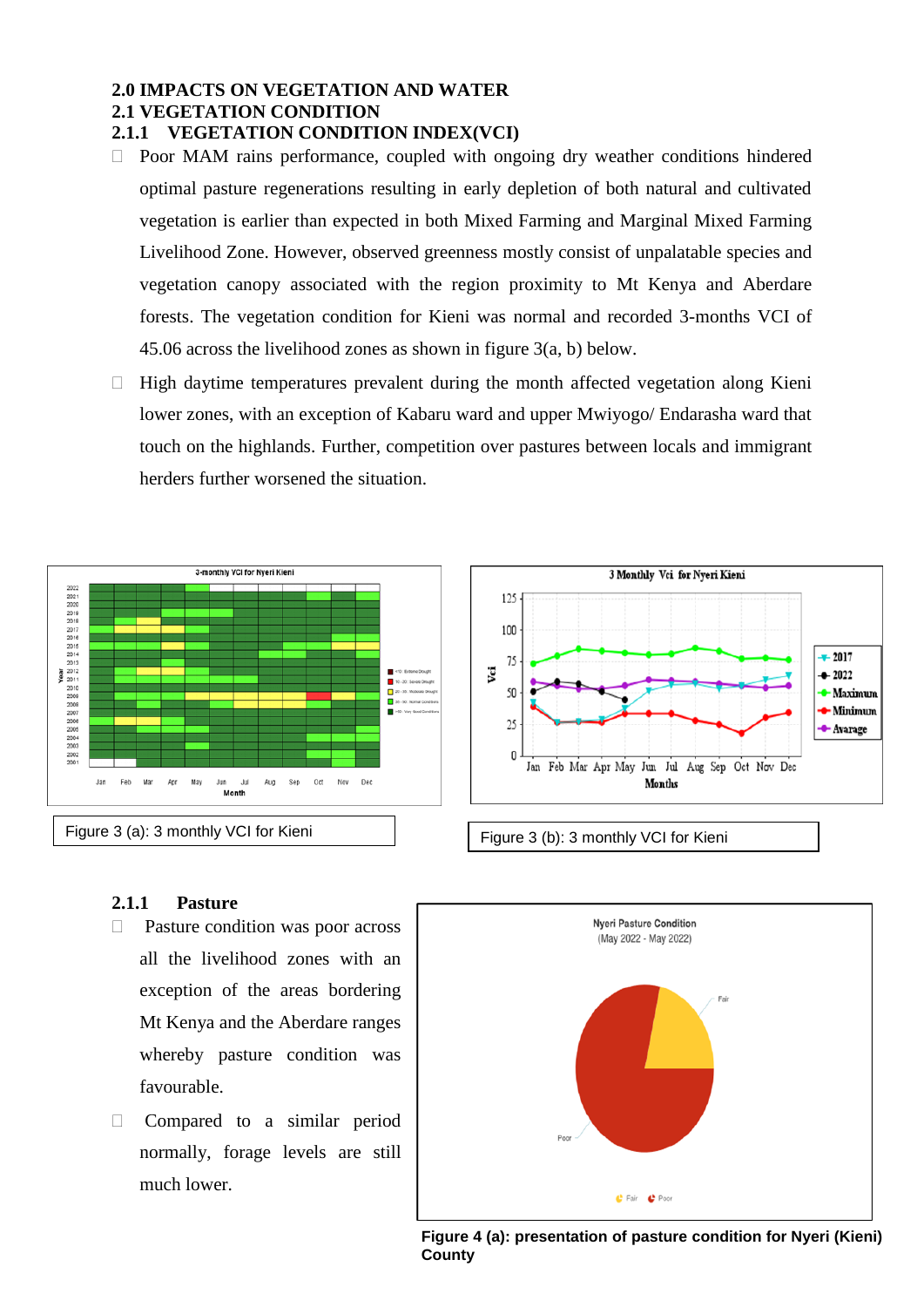- $\Box$  The MAM rains assisted in slight but incomplete regeneration of the grazing field, hence grazers both local and in-migrant are forced to continue grazing at gazetted forest zones under the community forest associations (CFA).
- Areas that are highly depleted of natural pastures are Karemeno, Lamuria, lower Mwiyogo, Muthuini and Labura in Kieni West Sub County, and Thungari, Gathiuru and Rongai in Kieni East Sub County.

#### 2.1.2 **Browse**

- □ Browse condition was also poor as observed in figure 4(b).
- $\Box$  Sixty four percent of available browse was poor while 35 percent was fair.
- $\Box$  The poor performance of the MAM season will have a negative impact to conventional browse performance trends.



**Figure 4 (b): presentation of browse condition for Nyeri (Kieni) County**

#### **2.2 WATER RESOURCE 2.2.1 Sources**

 $\Box$  Rivers remained the main source of water in Kieni at 58.4 per cent, followed by boreholes at 25 percent, pans and dams at 12.5 percent and springs at 4.2 per cent. Water access at high attitude zones of Kabaru, Endarasha and Amboni was good, compared to lower zones, due to their proximity to water catchment zones.

Access to water deteriorated



**Figure 5: Shows main water sources for Kieni**

during the month under review compared to the previous months. Recharge of water sources was poor, with rivers flowing at below normal flows following the season poor performance.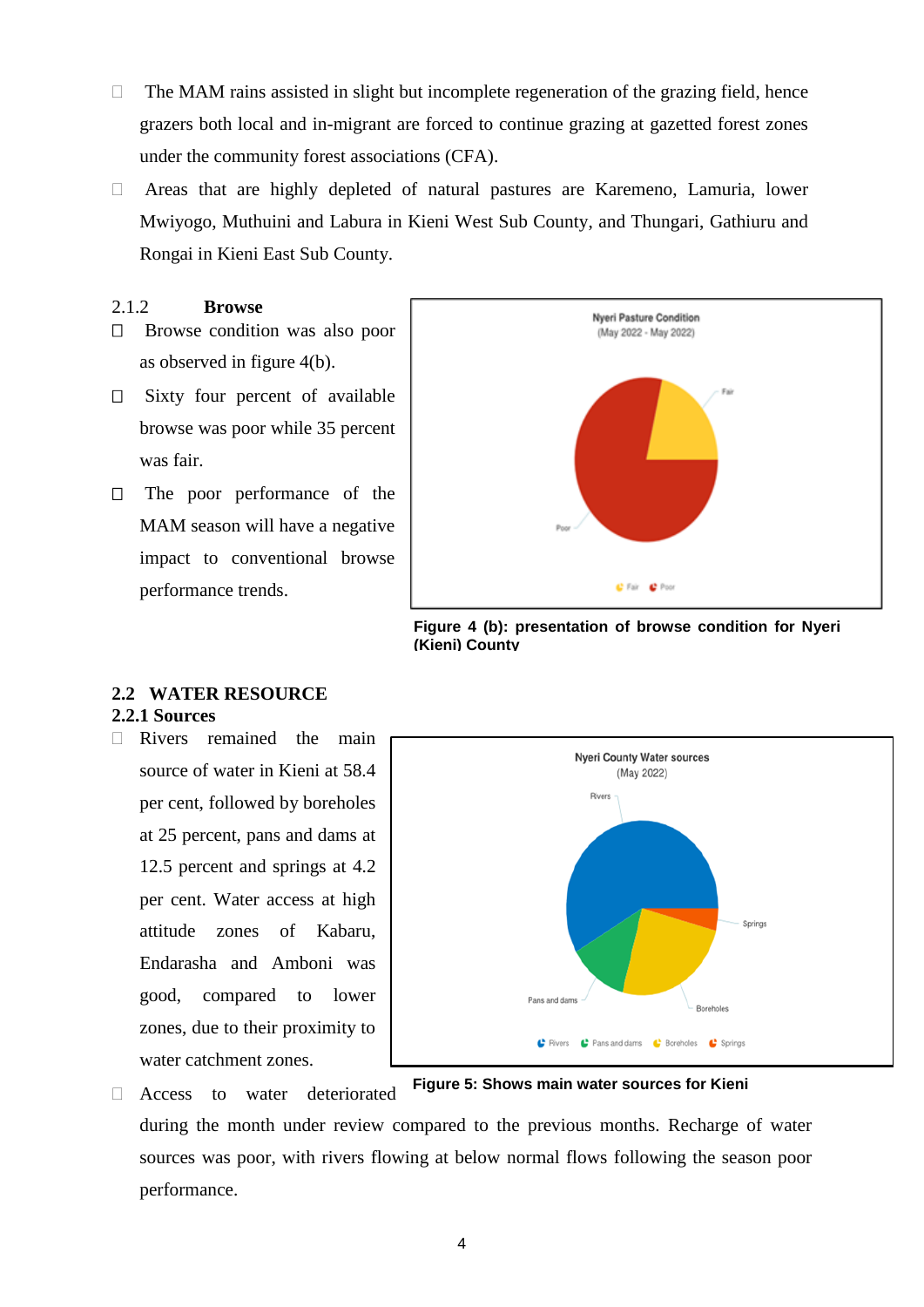#### **2.2.1 Household access and Utilization**

- $\Box$  The average return distance from the homestead to water sources increase by 24 percent from 1.9 Km in April to 2.5 Km in May.
- $\Box$  The increase is attributed to the fact that majority of the open water sources near the homestead have dried up and rationing of piped water by the various water projects has intensified.
- $\Box$  The recorded distances during the



month under review was lower by **Figure 6: presentation of average household distances** 127 percent compared to the Long- Term average (LTA) of 1.1 Km as shown in figure 6.

#### 2.2.2 **Livestock access**

- □ Access to water for livestock use deteriorated during the month under review compared to the previous month. In May, livestock trekked for an average return distance of 3.3 Km compared to 2.8 Km in April , a 15 percent increase.
- $\Box$  Registered distances were lower by 135 percent compared LTA of 1.4 Km as shown in figure 7.



**Figure 7: presentation of average grazing distances to water**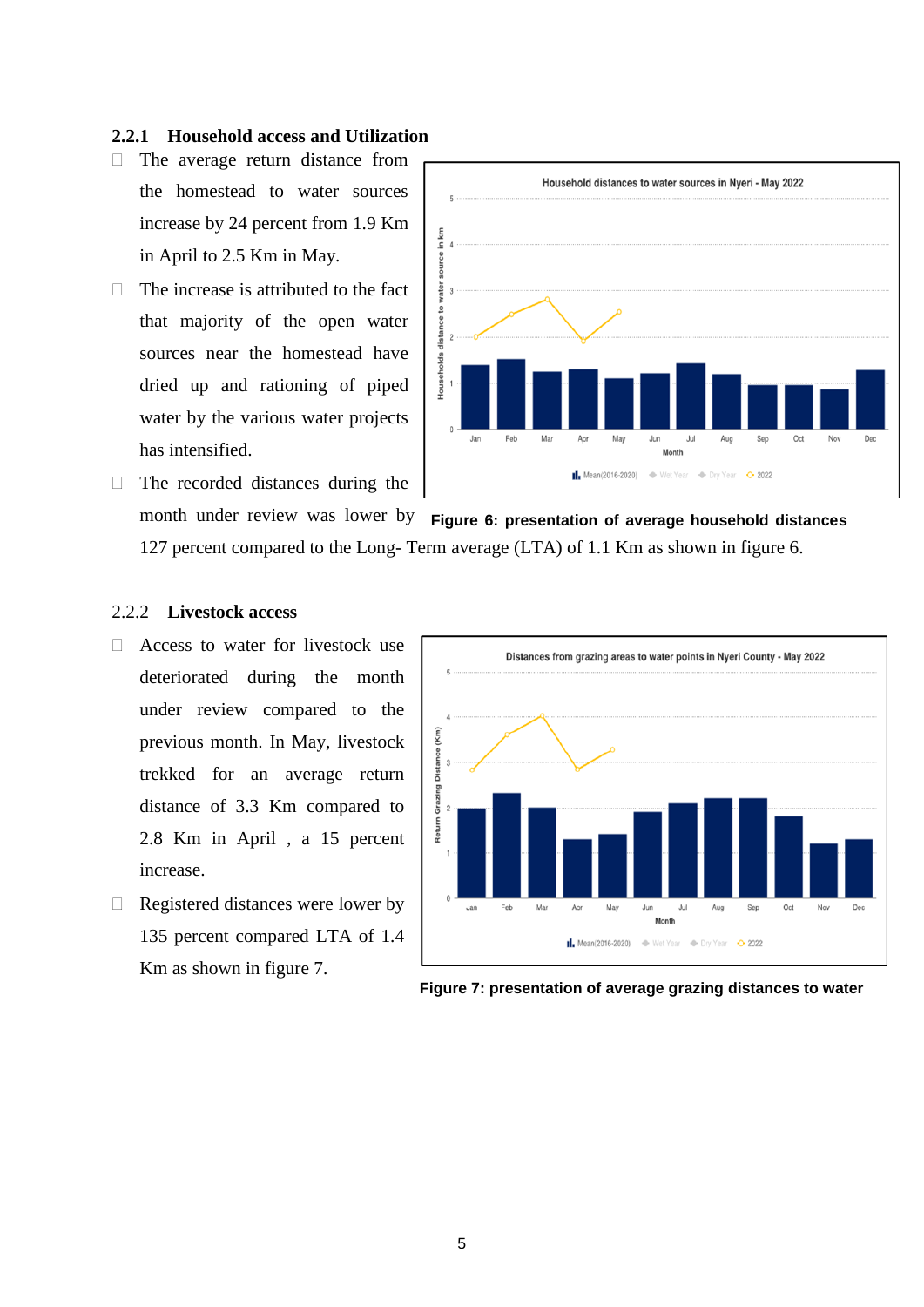## **3.0 PRODUCTION INDICATORS 3.1 LIVESTOCK PRODUCTION**

#### **3.1.1 Livestock Body Condition**

- $\Box$  The body condition for cattle ranges from fair to poor across the livelihood zones, and attributed to poor pasture regeneration following the poor performance of the MAM rains.
- $\Box$  Small stocks were of fair body conditions though exhibiting signs of worm infestation particularly in the lower zones.

#### **3.1.2 Livestock diseases**

 $\Box$  Confirmed cases of Foot and Mouth Diseases (FMD) were reported in Thegu in Kieni East Sub County. Also, confirmed cases of Lumpy Skin Disease (LSD) were reported in Gakawa ward in Kieni East Sub County.

#### **3.1.3 Milk Production**

- The average household milk production increased by 20 percent from 3.1 litres in April to 3.9 litres in May. Increase in milk production was reported in the high attitude areas bordering Mt Kenya and the Aberdare ranges that have favourable climatic conditions.
- $\Box$  The month's production was lower by 39 percent compared to the LTA of 6.4 litres as shown in figure 9.



**Figure 9: Presentation of average milk production in Nyeri (Kieni)**

## **3.2 RAIN-FED CROP PRODUCTION**

#### **3.2.1 Stage and condition of food crops**

 $\Box$  Apart from pockets along the highlands of Kabaru, Narumoru-Kiamathaga and Endarasha where little production is ongoing, the rest of Kieni have registered season failure occasioned by poor MAM season performance. Parcels earlier put under crop production are either abandoned or opened up to animals for grazing as the season prospects dimmed with drying up of cultivated crops across board. According to the department of agriculture, the MAM season has failed in the county and thus classified as such a fourth season failure in row.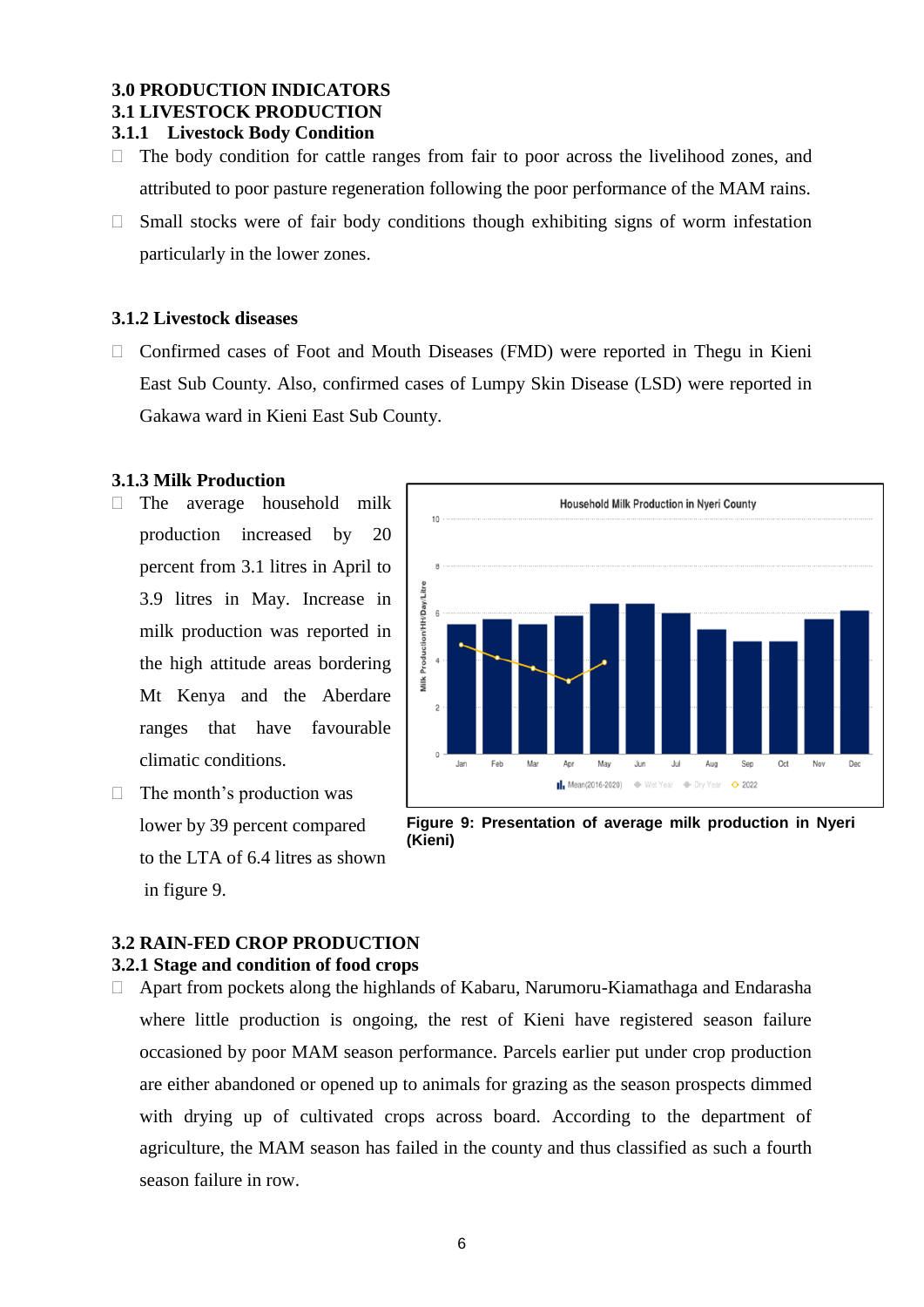#### **4.0 MARKET PERFORMANCE 4.1LIVESTOCK MARKETING 4.1.1 Cattle Price**

- □ The price of a mature four-yearold bull, retailed at Ksh 23,142 in May compared to Ksh 22,928 in April.
- $\Box$  Reported prices was also less by 18 percent, to the 2018-2020 short-term average of Ksh 28,300, as indicated in figure 10.



**Figure 10: Outline average price trends for cattle**

#### **4.1.2 Sheep prices**

- A mature two-year-old sheep retailed for 3,178 in May similar to previous month. Sheep prices were higher in the Mixed Farming Livelihoods Zones compared to the Marginal Mixed Farming Livelihood zones.
- Reported prices were below the 2018-2020 short-term average of Ksh 4,380 by 27 percent.



**Figure 11: Outline average price trends for sheep**

# **4.2 CROP PRICES**

#### **4.2.1 Maize**

 $\Box$  Kieni population is at present dependent on markets for food supplies following four consecutive season failures in terms of food production. As a result, commodity prices are on the rise with a kilogram of maize retailing for Ksh 57.1 in May, five



**Figure 12: Outlines average price trends for Maize**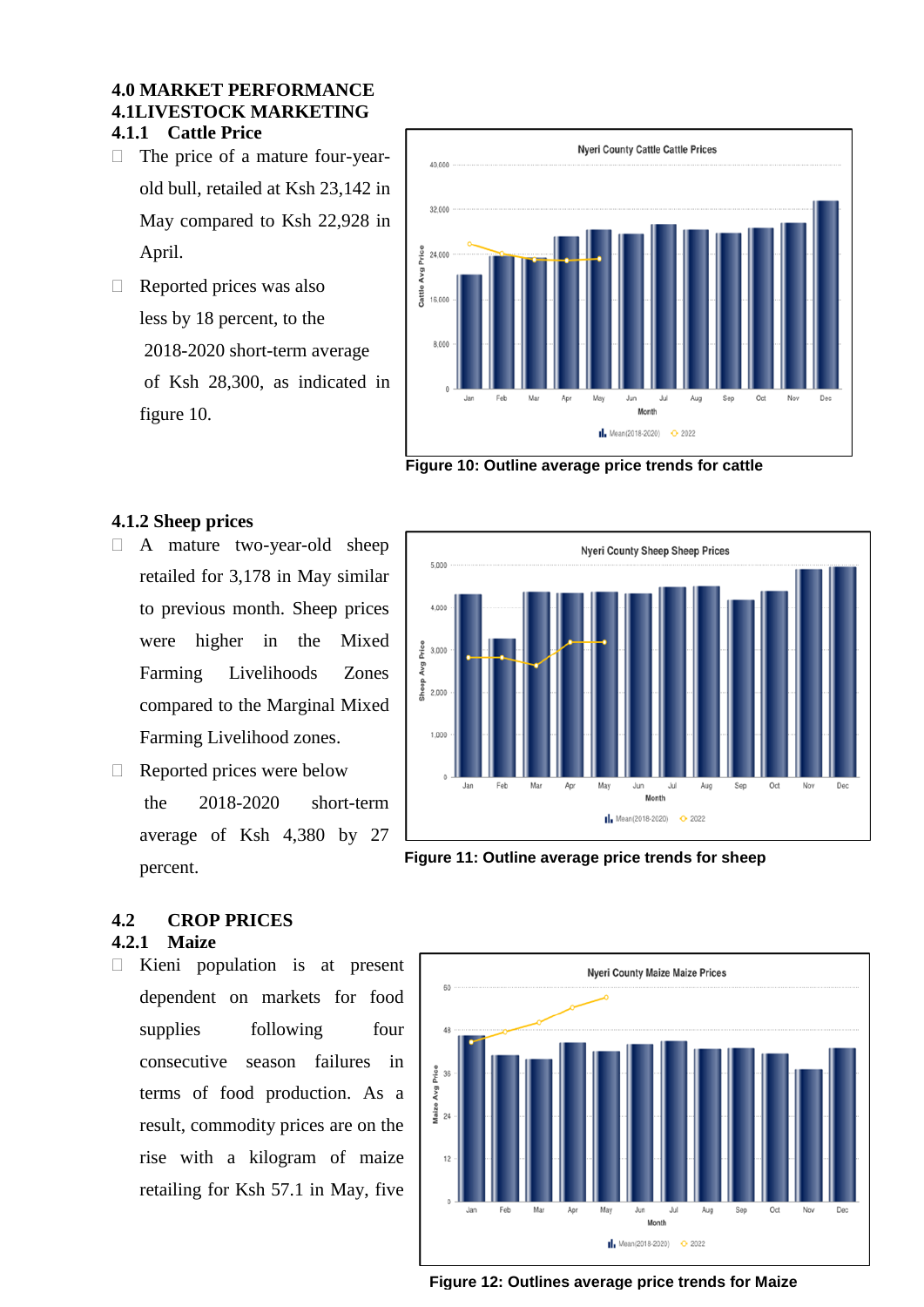percent more from Ksh 54.3 the previous month.

 $\Box$  The month's price was higher by 36 percent to the STA of Ksh 42. Currently traders are sourcing for the commodity from neighbouring counties.

#### **4.2.2 Beans**

 $\Box$  A kilo of beans retailed for Ksh 112.9 in May a drop from 113.6 last month.

During the month under review, beans prices were above the STA of Ksh 89 by 21 percent, attributed to overreliance on market.

Currently, local traders are sourcing for beans stocks from as far as Busia County.



**Figure 13: Outlines average price trends for Beans**

#### **4.2.3 Livestock Price Ratio/Terms of Trade**

- $\Box$  Terms of trade ratio have been low since December compared to 2018-2020 short-term averages. Low TOT to normal is attributable to slow recovery of both commodity and livestock markets occasioned by the region's macro environmental performances and patterns.
- sheep was equivalent to 56 Figure 14: Outlines terms of trade in Kieni  $\Box$  In the month of May, a mature

Terms of Trade (TOT) 120 Kilogram of maize exchanged 100 80 60 a sheep 40  $20$  $\overline{0}$ for Jan Feb Mar Apr May Axis Title  $\boxed{\qquad}$  $2022 =$ Average (2018-2020)

kilograms of maize down from 58 kilograms reported the previous month.

 $\Box$  The month's TOT was lower by 50 percent compared to the 2018-2020 short term average of 113 Kgs as outlined in figure 14.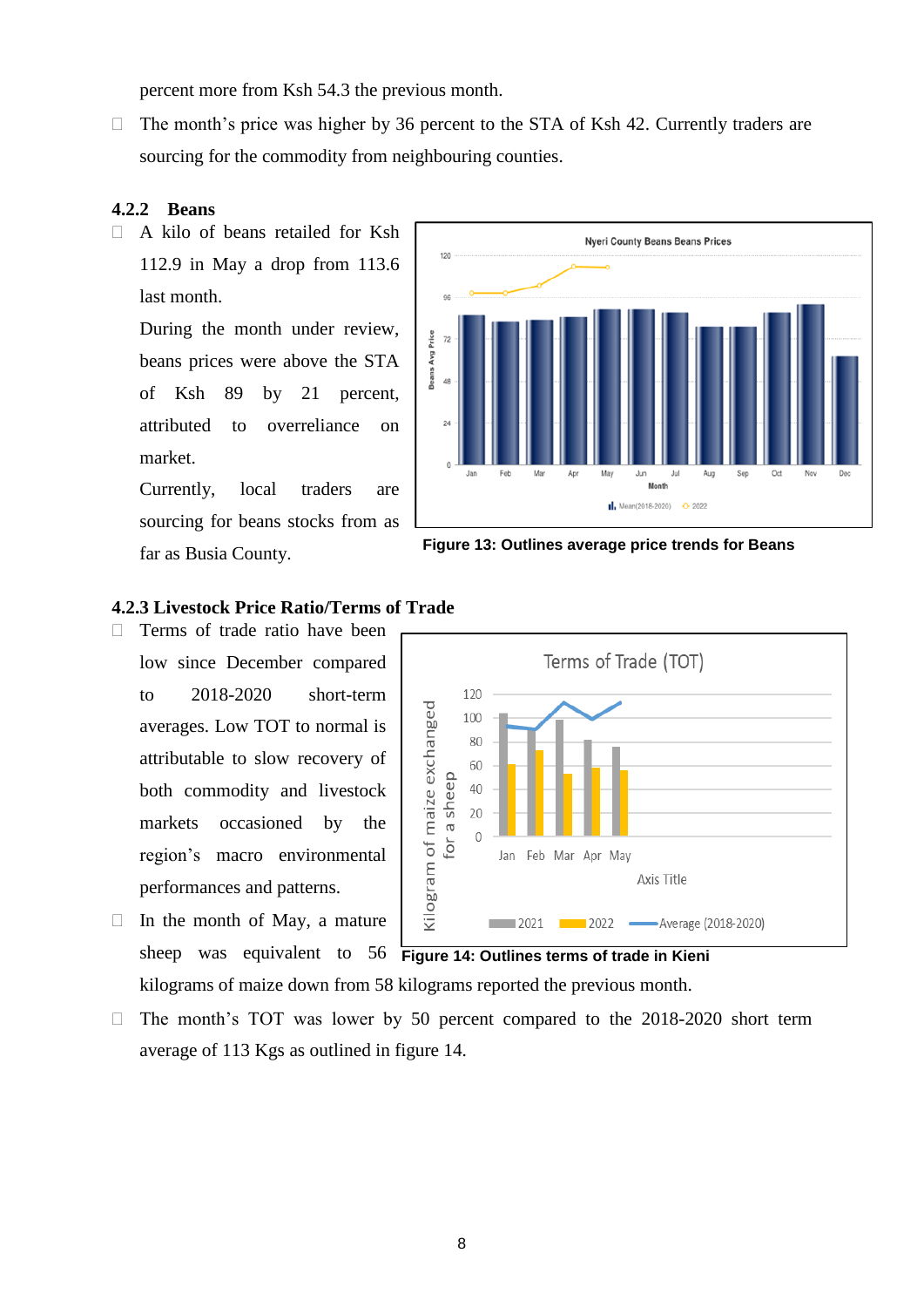#### **FOOD CONSUMPTION AND NUTRITION STATUS 5.1 MILK CONSUMPTION**

- $\Box$  Milk consumption increased from 1.2 litres in April to 1.3 litres in May.
- Households in Marginal Mixed Farming livelihood zones consumed more milk at 0.9 litres a day compared to 0.4 litres in Mixed Farming Livelihood zones.
- Compared to the 2018-2020 Short term average for April at 1.2 litres, the month's

consumption was within acceptable threshold as shown in figure 15.

## **5.2 FOOD CONSUMPTION SCORE**

- The food consumption score in the month of May decreased from previous month.
- **Proportion of households with** borderline and acceptable, food consumption score in the sampled population was 71 percent and 27 percent respectively, compared to the previous month whereby 31 percent and 80 percent of the households had acceptable and



**Figure 15: Outlines milk consumption for the county**



**Figure 16: Presentation of food consumption score by livelihood zones**

borderline food consumption scores as shown in figure 16.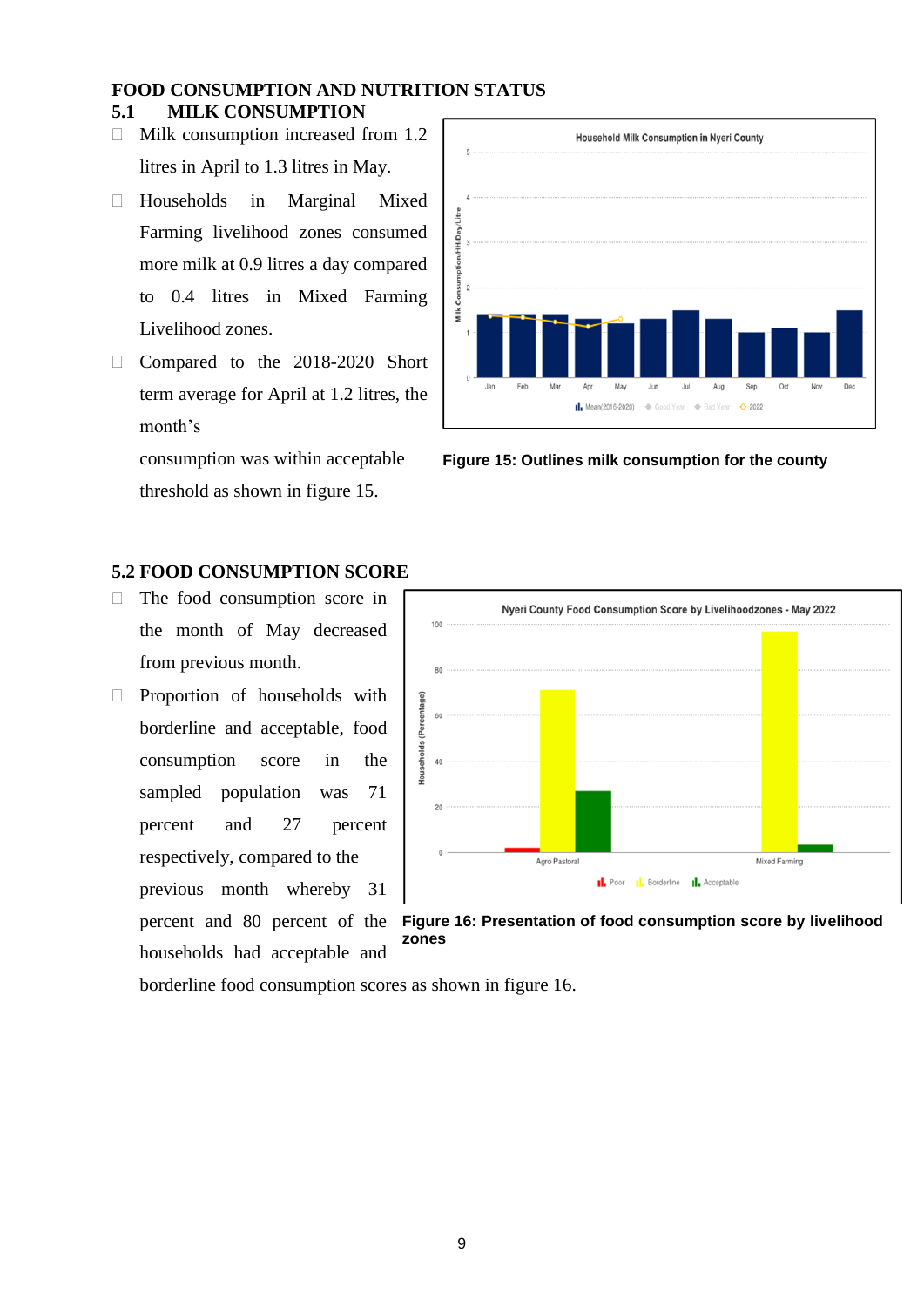## **5.3 HEALTH AND NUTRITION STATUS 5.3.1 Nutrition Status**

- $\Box$  The percentage of children at risk of malnutrition in the month of May dropped to 1.0 from 1.4 percent the previous month. This is attributed to increase in milk production and consumption at the household level.
- The number at risk was lower compared LTA by 9 percent as shown in figure 17



**Figure 17: Presentation of nutrition status of children below five years**

#### **5.4 COPING STRATEGIES**

#### **5.4.1 Reduced Coping Strategy Index (rCSI)**

- $\Box$  The average coping strategy index is at 8.93 in May an indicator that households continued to employ consumption based coping mechanisms more frequently during the month under review.
- This was largely due to nil or inadequate food stocks at the household level, reduced incomes from casual engagements or unavailability





**zones** thereof as well as loss of income sources.

 Households in Marginal Mixed Farming livelihood zones registered a higher index of 12.4 compared to those in the Mixed Farming Livelihood zones who recorded an index of 5.9. Higher rCSI recorded in the Marginal Mixed Farming livelihood could be attributed to low purchasing power ocassioned to reduced livelihood diversity as compared to the latter.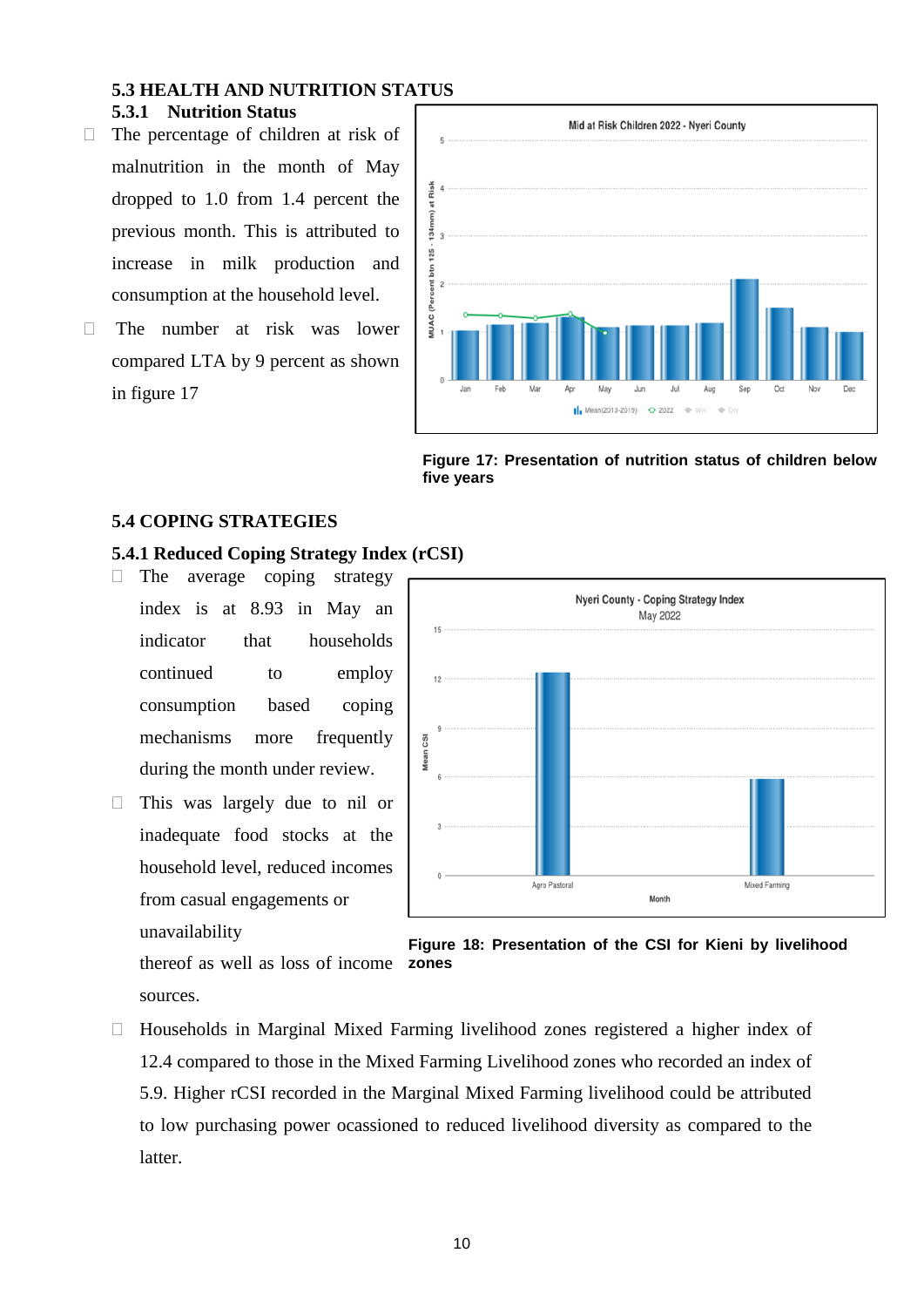#### **6. 0 EMERGING ISSUES**

#### **6.1 Migration**

 $\Box$  In the month of May, about 1,000 herds of cattle migrated into Kieni East from the Laikipia and Samburu Counties. Presently, kieni East and Kieni West sub counties are a host to about 5,000 heads of cattle and 1,000 shoats.

#### **6.2 Food Security Prognosis**

- $\Box$  Kenya Meteorology outlook for June-July-August, indicated that Kieni East and Kieni West sub-Counties are expected to be generally dry. Temperatures are expected to be warmer than the average for the season.
- $\Box$  Livestock prices are likely to remain below normal in the next three months due to poor body conditions driven by below average forage condition.
- $\Box$  Food market prices are likely to continue increasing for the next three months.
- $\Box$  Low acreage in area planted for maize and beans coupled with the poor performance of the MAM rains is likely to result into dismal crop yields in the Marginal Mixed and Mixed Farming Livelihood zones.
- $\Box$  Prevalence of children at risk of malnutrition is likely to increase further as adverse drought effects impact negatively on households.
- $\Box$  Resource based conflict between locals and immigrant herders is projected to occur due to competition over the scarce forage and water resources.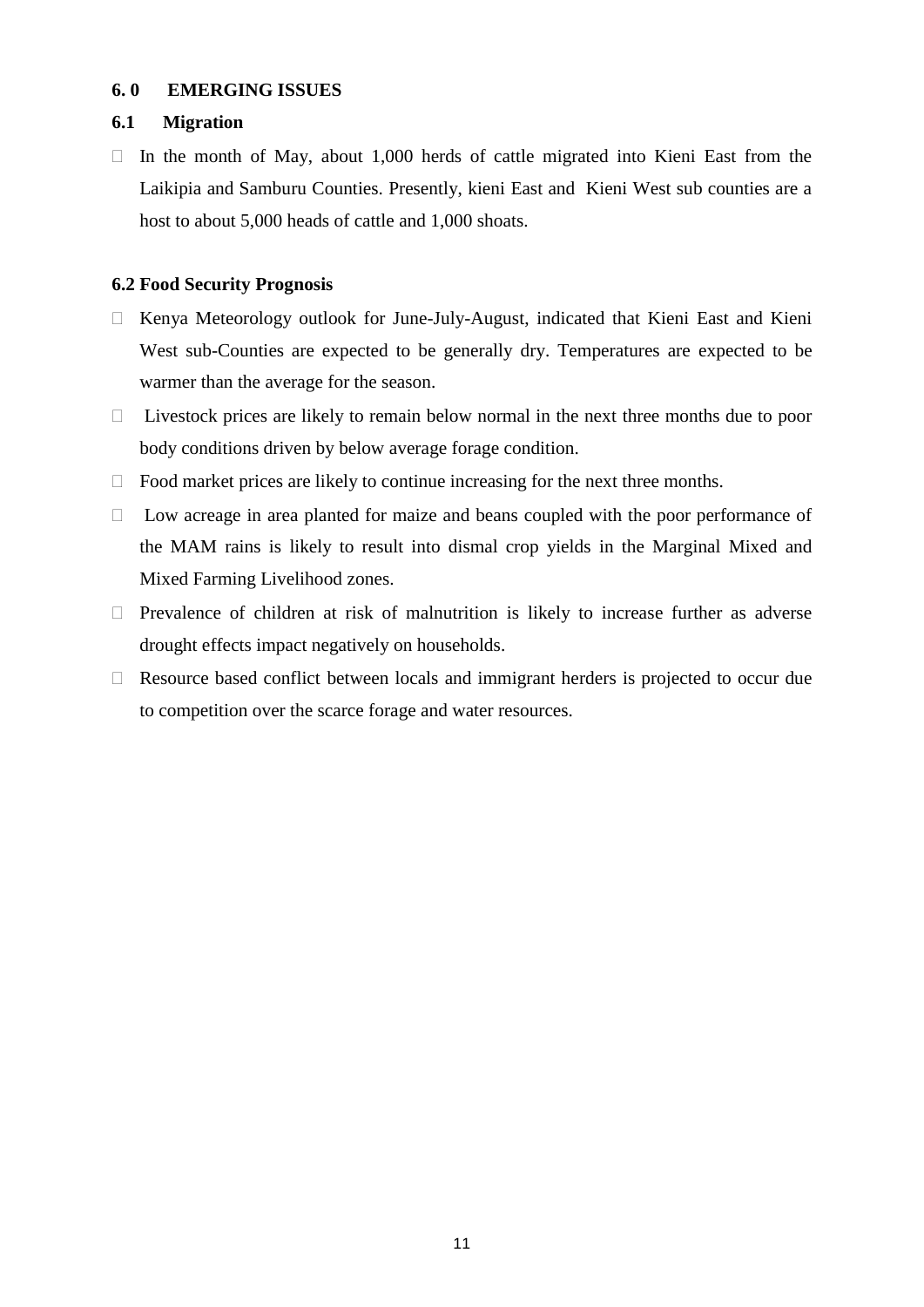## **ANNEX**

# **CURRENT INTERVENTION MEASURES (ACTION)**

## **FOOD AID**

 $\Box$  There were no on-going food interventions during the month under review.

## **NON-FOOD INTERVENTIONS**

|    | <b>WATER SECTOR</b>                                                                                                                                    |                                        |                     |             |  |  |  |  |
|----|--------------------------------------------------------------------------------------------------------------------------------------------------------|----------------------------------------|---------------------|-------------|--|--|--|--|
| NO | <b>INTERVENTON</b>                                                                                                                                     | <b>WARD</b>                            | <b>IMPLEMENTERS</b> | <b>COST</b> |  |  |  |  |
| 1. | Solarization and pipeline<br>distribution of Gatuanyaga<br>borehole<br>for livelihood<br>diversification by NDMA,<br>which is 90 per cent,<br>complete | Gakawa                                 | <b>NDMA</b>         | 6.5M        |  |  |  |  |
| 2. | Equipping of Gitwe and<br>Kaaga<br>boreholes<br>(installation of Pumps and<br>solars)                                                                  | Naromoru/<br>Kiamathaga ward<br>Gakawa | <b>CGN</b>          | 5.5M        |  |  |  |  |
| 3. | Provision of pipes and<br>accessories for Guraga,<br>burguret<br>and<br>Lusoi/Warazo dams                                                              | Gakawa<br>Thegu                        | <b>CGN</b>          | 40M         |  |  |  |  |
| 4. | Equipping of Kids alive<br>borehole                                                                                                                    | Naromoru/Kiamathaga                    | <b>UTaNRMP</b>      | 20M         |  |  |  |  |
| 5. | Drilling and equipping of   Naromoru/Kiamathaga<br>Rongai village borehole                                                                             |                                        | <b>SIVAP</b>        | 5M          |  |  |  |  |
| 6. | Water trucking in baraka<br>estate and Burguret Gakawa<br>Secondary School.                                                                            | Thegu                                  | <b>TWWDA</b>        | 2M          |  |  |  |  |
| 7. | Provision of dam liner for   Kabaru<br>Kairi water project                                                                                             |                                        | <b>UTaNRMP</b>      | 6.5M        |  |  |  |  |
| 8. | Construction of 880 water<br>pans at the household level                                                                                               | Naromoru/Kiamathaga                    | <b>SIVAP</b>        | 100M        |  |  |  |  |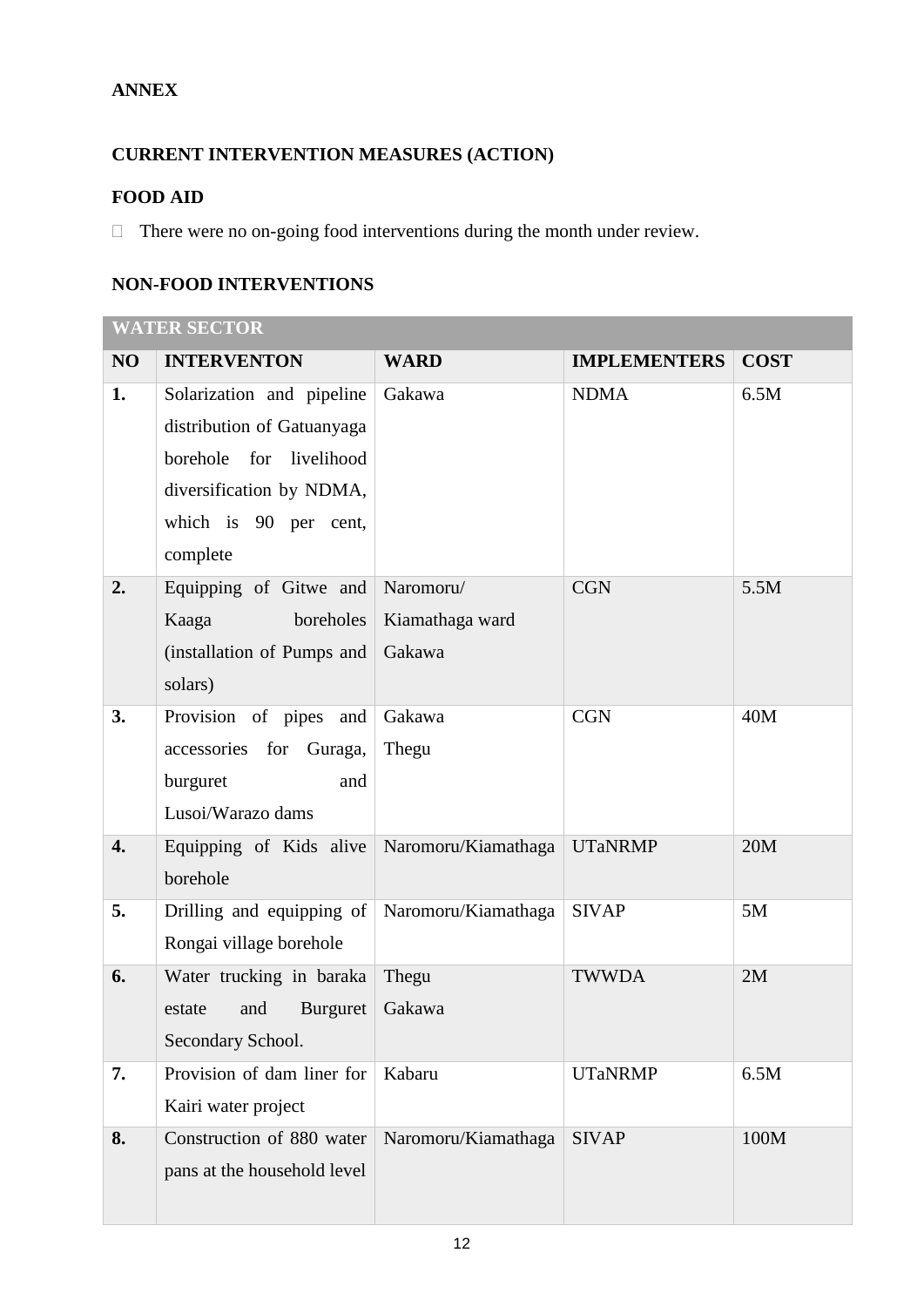|                  | <b>LIVESTOCK SECTOR</b>                                                                  |                                                                                             |                                       |      |  |  |  |  |
|------------------|------------------------------------------------------------------------------------------|---------------------------------------------------------------------------------------------|---------------------------------------|------|--|--|--|--|
| 1.               | households<br>1800<br>supported with one-month<br>old<br>KALRO improved<br>chicks        | Naromoru, Mugunda,<br>Thegu, Gakawa<br>Mweiga,<br>Kabaru,<br>Endarasha<br>$\&$<br>Gatarakwa | <b>DoALF</b>                          | 5.2M |  |  |  |  |
| 2.               | 1,300<br>households<br>Supported with one month<br>old<br>improved<br>kienyeji<br>chicks | Gakawa, Gatarakwa,<br>Mugunda & Thegu                                                       | <b>KCSAP</b>                          | 4.1M |  |  |  |  |
| 3.               | 100 households Support<br>with egg incubators                                            | Gakawa & Gatarakwa                                                                          | <b>KCSAP</b>                          | 160K |  |  |  |  |
| $\overline{4}$ . | 500 households Supported<br>with 1000Kg feed mixers,<br>pelletizing machine              | Endarasha/Mwiyogo,<br>Gakawa, Thegu and<br>Mugunda                                          | ASDSP,<br><b>CSA</b><br>FAO & KCSAP   | 2.4M |  |  |  |  |
| 5.               | 8,000 heads of cattle<br>vaccinated against FMD,<br>Blanthamax                           | All wards                                                                                   | DoALF - Vet                           | 640K |  |  |  |  |
| 6.               | 1000<br>farmers<br>dairy<br>provided subsidized A.I<br>services                          | All wards                                                                                   | Vet - DoALF<br>$\&$<br><b>ASDSPII</b> | 200K |  |  |  |  |
|                  | <b>AGRICULTURE SECTOR</b>                                                                |                                                                                             |                                       |      |  |  |  |  |
| 1.               | Construction of 225 cubic<br>meters water tank.                                          | Thegu                                                                                       | <b>CGN</b>                            | 8M   |  |  |  |  |
| 2.               | Construction of 664 water<br>harvesting ponds                                            | Naromoru<br>/Kiamathaga                                                                     | National<br>Government                | 68M  |  |  |  |  |

# **RECOMMENDED INTERVENTIONS**

| <b>WATER SECTOR</b> |                            |                                           |                                    |             |  |  |  |
|---------------------|----------------------------|-------------------------------------------|------------------------------------|-------------|--|--|--|
| NO.                 | <b>INTERVENTON</b>         | <b>WARD</b>                               | <b>IMPLEMENTORS</b>                | <b>COST</b> |  |  |  |
| 1.                  | Upscale water trucking     | All wards in Kieni<br>East and Kieni West | NDMA<br><b>TWWDA</b><br><b>CGN</b> | 50M         |  |  |  |
| 2.                  | Equipping of deserted dams | Thegu                                     | <b>UTaNRMP</b>                     | 15M         |  |  |  |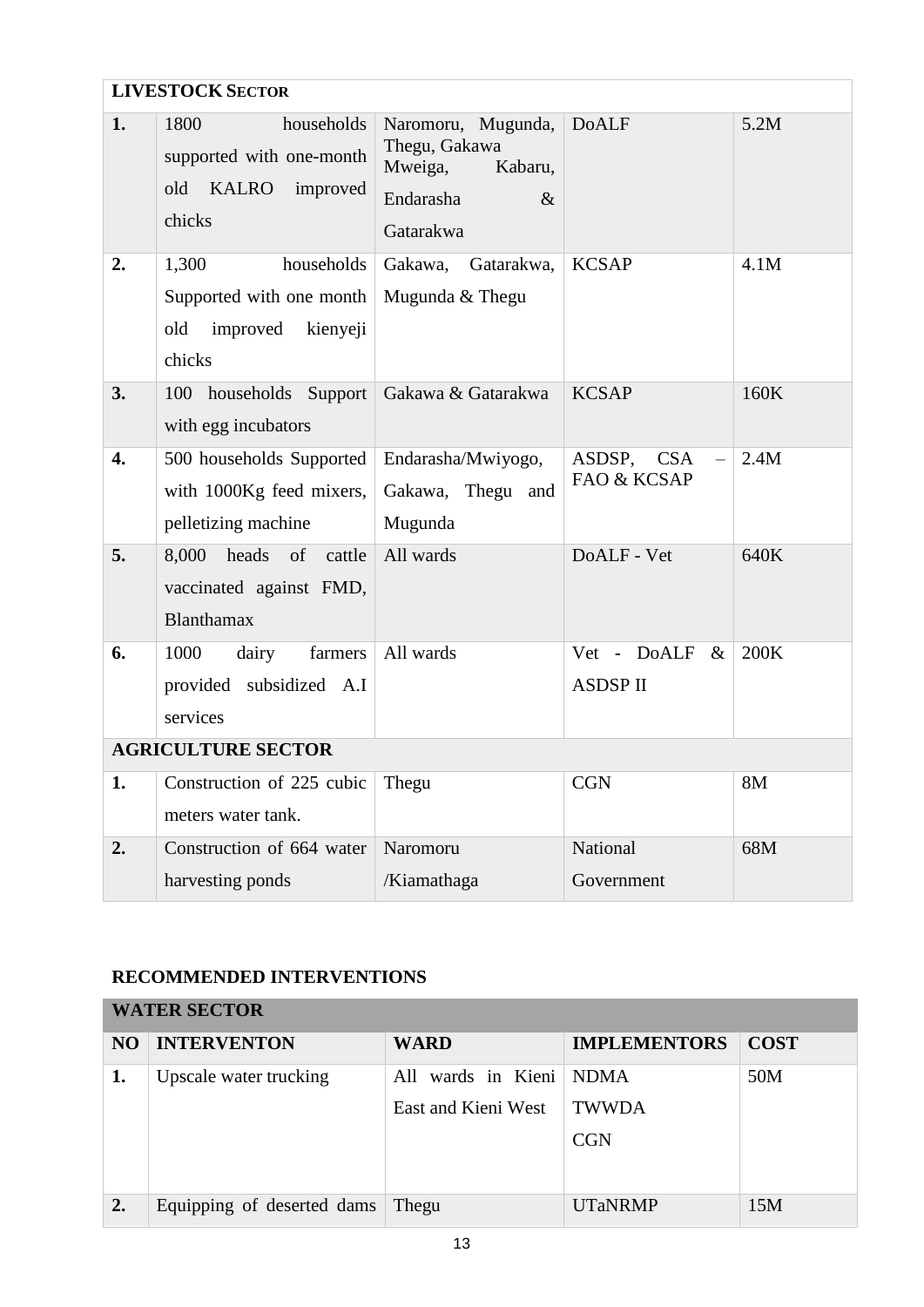|                  | i.e<br>Kamwihihuria<br>and     | Gakawa               | <b>CGN</b>       |      |
|------------------|--------------------------------|----------------------|------------------|------|
|                  | <b>Ebenezer Dam</b>            |                      | <b>NDMA</b>      |      |
|                  |                                |                      |                  |      |
|                  |                                |                      |                  |      |
| 1.3.             | Protection<br>of<br>water      | Kieni East and Kieni | <b>CGN</b>       | 20M  |
|                  | catchment areas                | West                 | <b>WRA</b>       |      |
|                  |                                |                      |                  |      |
|                  | <b>LIVESTOCK SECTOR</b>        |                      |                  |      |
| 1.               | Provision of supplementary     | All wards            | <b>CGN</b>       | 50M  |
|                  | feeds<br>for<br>over<br>50,000 |                      | <b>NDMA</b>      |      |
|                  | vulnerable livestock           |                      |                  |      |
| 2.               | Support the District peace     | Gatarakwa            | National         | 2M   |
|                  | conflicts<br>committees<br>in  | Gakawa               | Government       |      |
|                  |                                |                      |                  |      |
|                  | management arising from        | Naromoru/Kiamataga   | <b>NDMA</b>      |      |
|                  | resource-based competition     | Mugunda              |                  |      |
|                  | over water and pastures in     |                      |                  |      |
|                  | hot spots areas.               |                      |                  |      |
| 3.               | livestock<br>Upscale<br>on     | All wards            | DoALF - Vet      | 10M  |
|                  | vaccination against<br>trade   |                      |                  |      |
|                  | sensitive diseases.            |                      |                  |      |
| $\overline{4}$ . | Livestock<br>disease           | All wards            | DoALF - Vet      | 5M   |
|                  | surveillance and deworming     |                      |                  |      |
|                  | <b>AGRICULTURE SECTOR</b>      |                      |                  |      |
| 1.               | Undertake<br>rapid<br>$\rm{a}$ | All wards            | <b>NDMA</b>      | 1M   |
|                  | assessment to determine the    |                      |                  |      |
|                  | drought status and mitigation  |                      |                  |      |
|                  | requirements                   |                      |                  |      |
| 2.               | Provision of relief food/cash  | All wards            | <b>NDMA</b>      | 100M |
|                  | transfer<br>targeting<br>the   |                      |                  |      |
|                  | vulnerable<br>households       |                      | Special programs |      |
|                  | affected<br>drought.<br>by     |                      |                  |      |
|                  | Approximately<br>49,425        |                      |                  |      |
|                  | persons are in urgent need of  |                      |                  |      |
|                  | food aid                       |                      |                  |      |
| 3.               | Construction of booster tanks  | All wards            | <b>NDMA</b>      | 15M  |